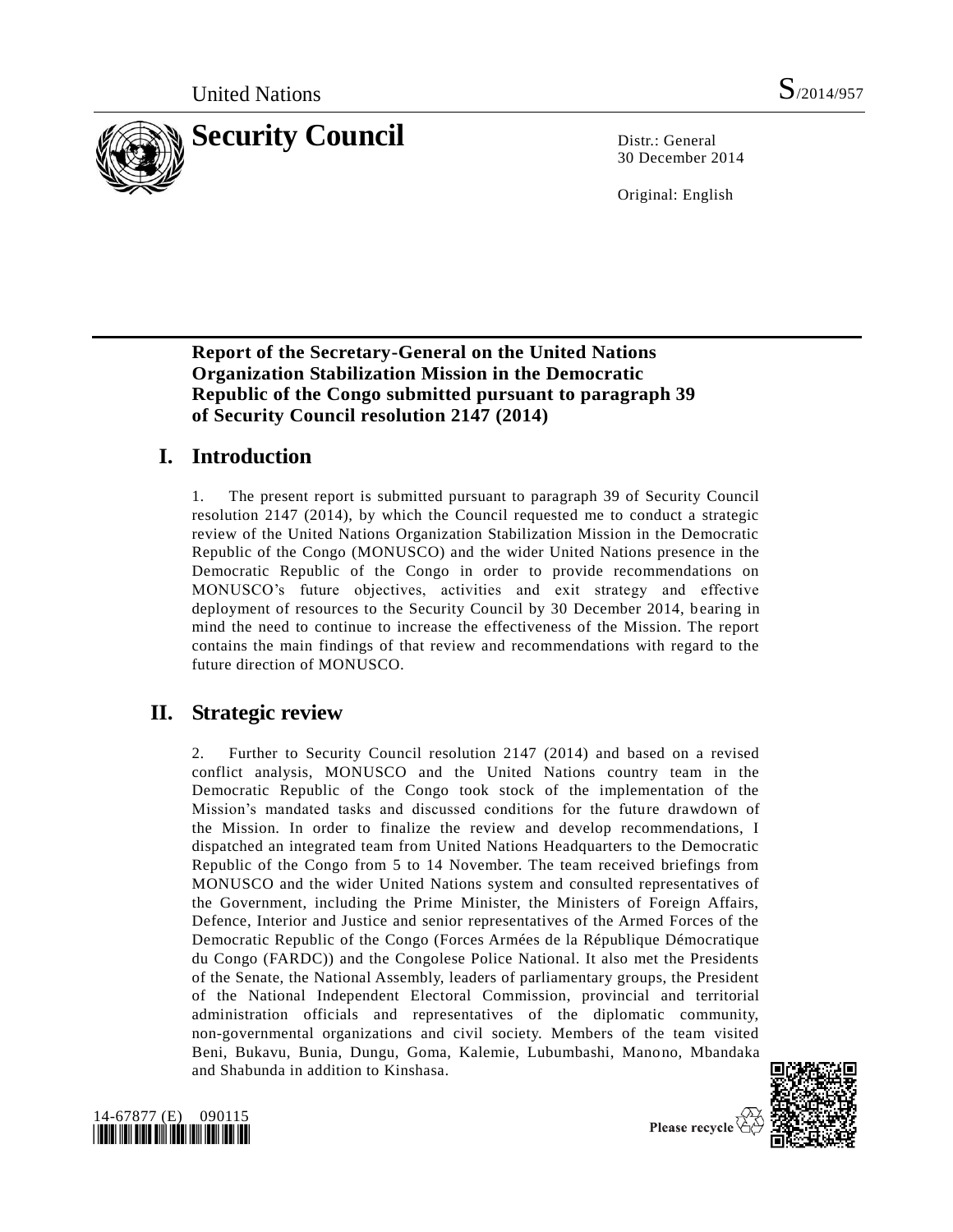3. The visit of the team was preceded by a visit of the Office of Peacekeeping Strategic Partnership undertaking a review of uniformed personnel, welfare provisions, adequacy of support services and operational issues that have affected the safety and security of uniformed personnel.

# **III. Findings**

## **A. Political situation**

4. The upcoming elections dominated discussions with interlocutors from across the political spectrum. Speculation about a constitutional review aimed at extending presidential term limits prior to the 2016 national elections contributed to increasing political tension, with some political figures from within the ruling coalition joining the voices of the political opposition, the Catholic Church and civil society in opposing any constitutional revision. The gap between the announcement by President Joseph Kabila in October 2013 and the actual Cabinet reshuffle on 7 December 2014 compounded the uncertainty among the political elite. Interlocutors from opposition parties and civil society across the country called on the international community to prevent a change in the constitution. International partners identified a peaceful transition of power as essential for the country's future peace and stability.

5. Many interlocutors saw the upcoming elections as a likely source of tension, competition and possibly violence and human rights violations in different places across the country, especially if the elections were not perceived as free and fair. This view was not shared by the Government. Some interlocutors mentioned an increasing restriction of political space, freedom of expression and the media, with the potential to trigger violence and human rights violations. International partn ers and human rights defenders unanimously condemned the Government's decision to expel the Director of the United Nations Joint Human Rights Office following the publication of the human rights report on violations allegedly committed by the police during Operation Likofi. The Government's decision was viewed as a signal that the space for human rights defenders was shrinking and had to be negotiated. Allies of the President voiced concern that the political opposition lacked a constructive approach, alleging that Radio Okapi was being used to promote instability. The recent reshuffle of FARDC was interpreted by some as a move by the country's leadership to tighten control before the upcoming electoral cycle, although others mentioned that the restructuring could also contribute to its further modernization. Politically motivated manipulation of armed groups was viewed as an increasing phenomenon in the pre-elections context.

6. The Government noted progress towards completing the legislative framework for the elections. Three draft laws were submitted to Parliament for debate and adoption, including a proposal by the Government to amend the relevant provisions of the Constitution to modify the voting system from direct to indirect provincial, gubernatorial and senatorial elections. The proposed modification was critici zed by opposition parties, which interpreted it as a means to delay the 2016 presidential elections. Many interlocutors anticipated delays in holding the polls, in view of the steps that remain outstanding, including the revision of the voters roll, the planned administrative census, the adoption of the electoral cycle road map and the budget.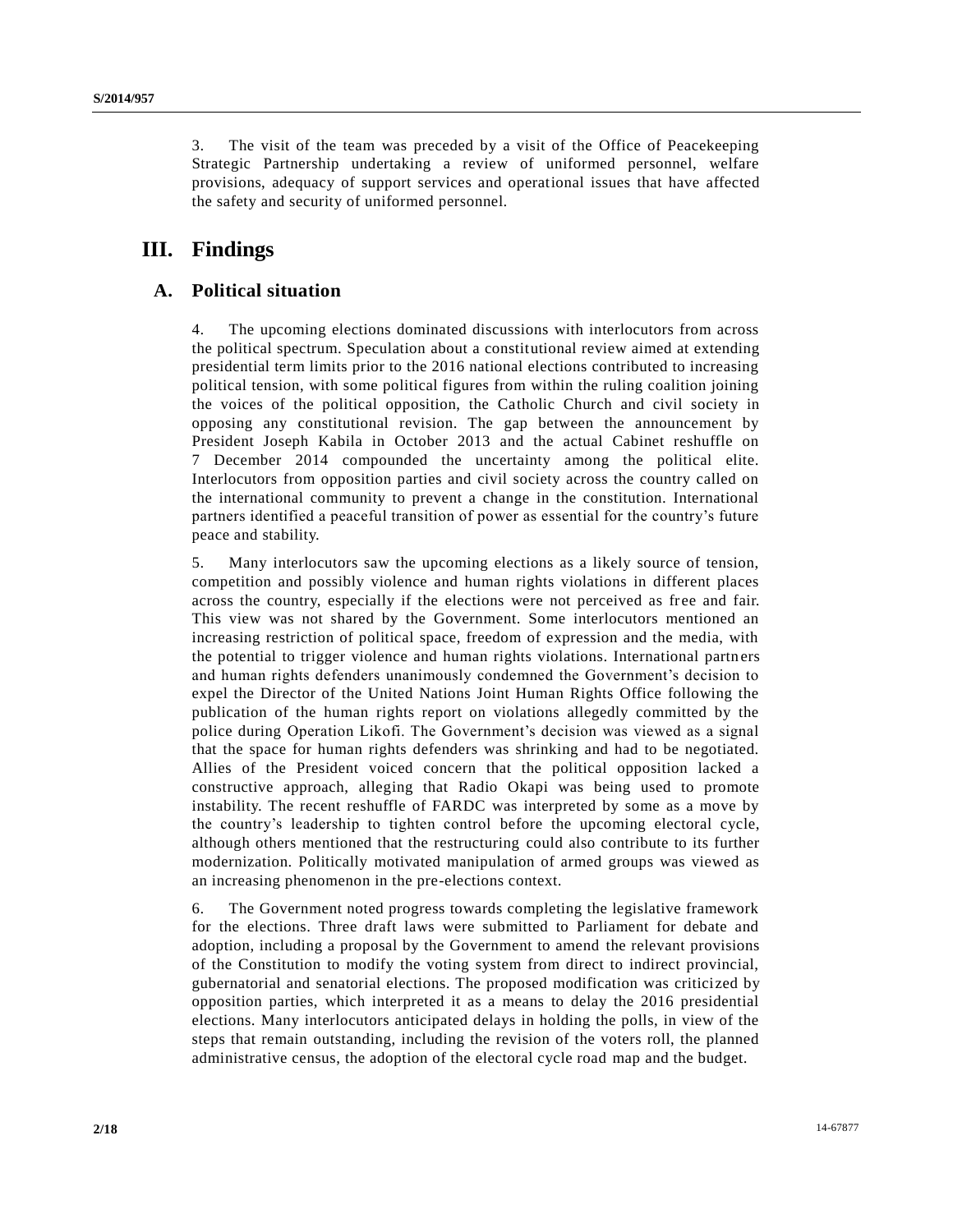7. There were divergent views about the sequencing of the polls and the importance of holding local elections, which are the last part of the electoral cycle envisaged by the 2002 Global and All-Inclusive Agreement. Local elections will involve approximately the same number of voters and polling stations as the national elections, but will be considerably more complex with potential candidates estimated to be in the hundreds of thousands. Most interlocutors noted that local elections had the potential to further exacerbate local and intercommunal conflicts and the competition over resources. Noting that preparations were under way to hold local elections in 2015, the President of the National Independent Electoral Commission emphasized the need to first update the voters roll based on the population census.

8. The Government indicated that it would welcome technical and logistical support for the organization of the elections. Opposition parties and civil society called on MONUSCO to use its good offices to ensure the timely holding of the elections in line with the Constitution, with some calling for MONUSCO to play a similar role as it did in supporting the 2006 elections. Following President Kabila's request for MONUSCO to discontinue its round-table initiative in the context of the elections, the Government clarified that it was not against the Mission using its good offices so long as this was done with respect to the key principles of sovereignty and in a non-formal way. International partners stressed that their engagement and financial support were contingent on the publication of a complete electoral calendar and the adoption of the electoral law. Donor support for the programme of the United Nations Development Programme (UNDP) for the elections remains outstanding.

### **B. Implementation of the Peace, Security and Cooperation Framework**

9. Government interlocutors emphasized that the implementation of its national commitments under the Political, Security and Cooperation Framework was well under way. Opposition members reiterated their demand for national dialogue to continue, while civil society called for progress with regard to key reforms. The Government noted a lack of progress by other signatories in the region in implementing their commitments under the Framework. This view was shared by interlocutors across the political spectrum in the Democratic Republic of the Congo, who called on the international community to ensure that all signatories abide by their commitments. Many interlocutors claimed that some neighbouring countries played a destabilizing role.

10. Discussions with the Government on the implementation of the national commitments focused on security sector reform. Referring to a 10-year army reform plan, the Minister of Defence highlighted progress achieved towards establishing the legal framework and building the capacities of FARDC. In addition to the provision of technical advice, the Minister requested MONUSCO's assistance in providing infrastructure and equipment and finding solutions for the approximately 100,000 FARDC members who are beyond retirement age or not fit for service. In response to MONUSCO's proposal to contribute to the training of FARDC through the provision of a comprehensive training package for a rapid response unit, the Government expressed its preference to continue training with bilateral partners. MONUSCO's proposal envisages bringing together national and bilateral trainers under the umbrella of the United Nations.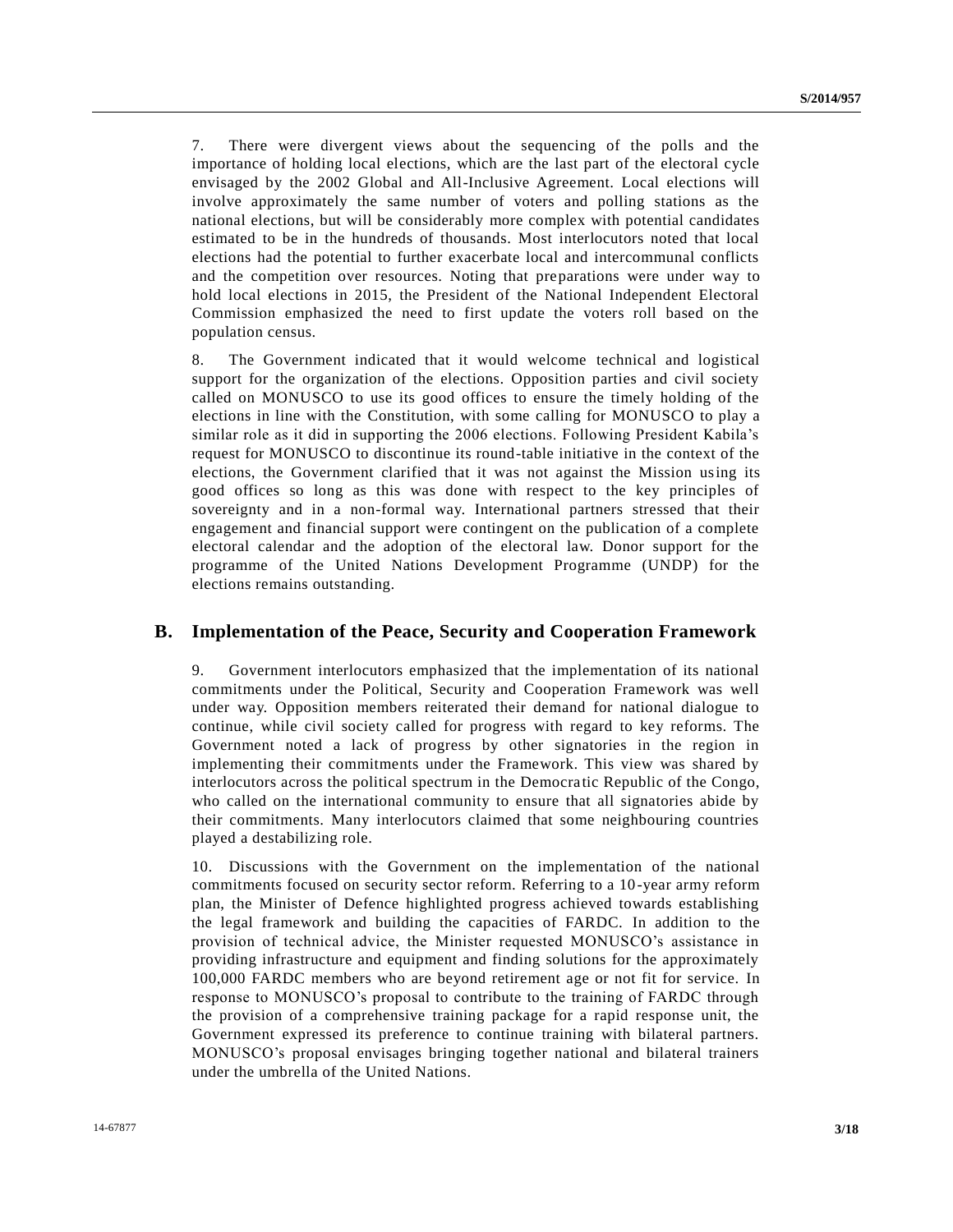11. The Government noted progress made in building the capacities of the police, including the adoption of essential legislation underpinning the overall police legal framework and the five-year plan for police reform; the establishment of the main reform coordination bodies and steps taken towards the creation of a Police Academy. However, two thirds of the Congolese National Police personnel still lack basic training. The Government expressed appreciation for the training efforts by the United Nations police and requested its continuation. Other interlocutors underscored the need for more political engagement and financial support from the national authorities to advance national police reform.

12. Noting progress in the reform of the judiciary, including towards the establishment of the Constitutional Court, the Cour de Cassation and the Conseil d'Etat as envisaged in the Constitution, the Minister of Justice stressed the importance of establishing tribunals in each of the 145 territories to effectively restore State authority and adjudicate disputes at the local level.

13. Decentralization was assessed by most interlocutors as a complex longer-term process, fraught with tension. Although 9 out of 15 draft laws on decentralization have been voted by Parliament, the process is blocked. Provinces are to be increased from 11 to 26, but disagreement persists over the delimitation of boundaries of the new provinces in Katanga and Kasai Orientale. Local authorities emphasized the need for the central Government to implement the constitutional provision for the provinces to receive 40 per cent of the revenues generated by them, so that state administration has the means to function at the local level.

14. The Prime Minister highlighted progress in the area of macroeconomic stability. However, in spite of strong macroeconomic performance, with economic activity steadily accelerating and inflation declining sharply, poverty remains pervasive and the economy vulnerable, exposing this progress to the risk of reversal. Limited fiscal space and shocks to revenues have hampered the critical investment spending necessary for inclusive growth.

## **C. Security, the protection of civilians and human rights**

### **Security situation**

15. The military defeat of M23 in November 2013 and the subsequent extension of State authority to liberated areas were highlighted as important achievements that had improved the security situation in many areas. However, the lack of progress in implementing the Nairobi Declarations risks undermining these achievements. Of particular concern are the stalled implementation of the amnesty law and repatriation of Congolese former M23 fighters from their cantonment sites in Rwanda and Uganda to the Democratic Republic of the Congo.

16. The military defeat of M23 notwithstanding, Congolese and foreign armed groups, including the Allied Democratic Forces (ADF), Forces démocratiques pour la libération du Rwanda (FDLR) and the many Mayi-Mayi groups continue to pose a threat to the civilian population and the overall stability and development of the eastern Democratic Republic of the Congo and the Great Lakes region. These armed groups are involved in criminal activities, including the illicit exploitation of natural resources, trafficking of weapons and ammunition, smuggling and illegal taxation.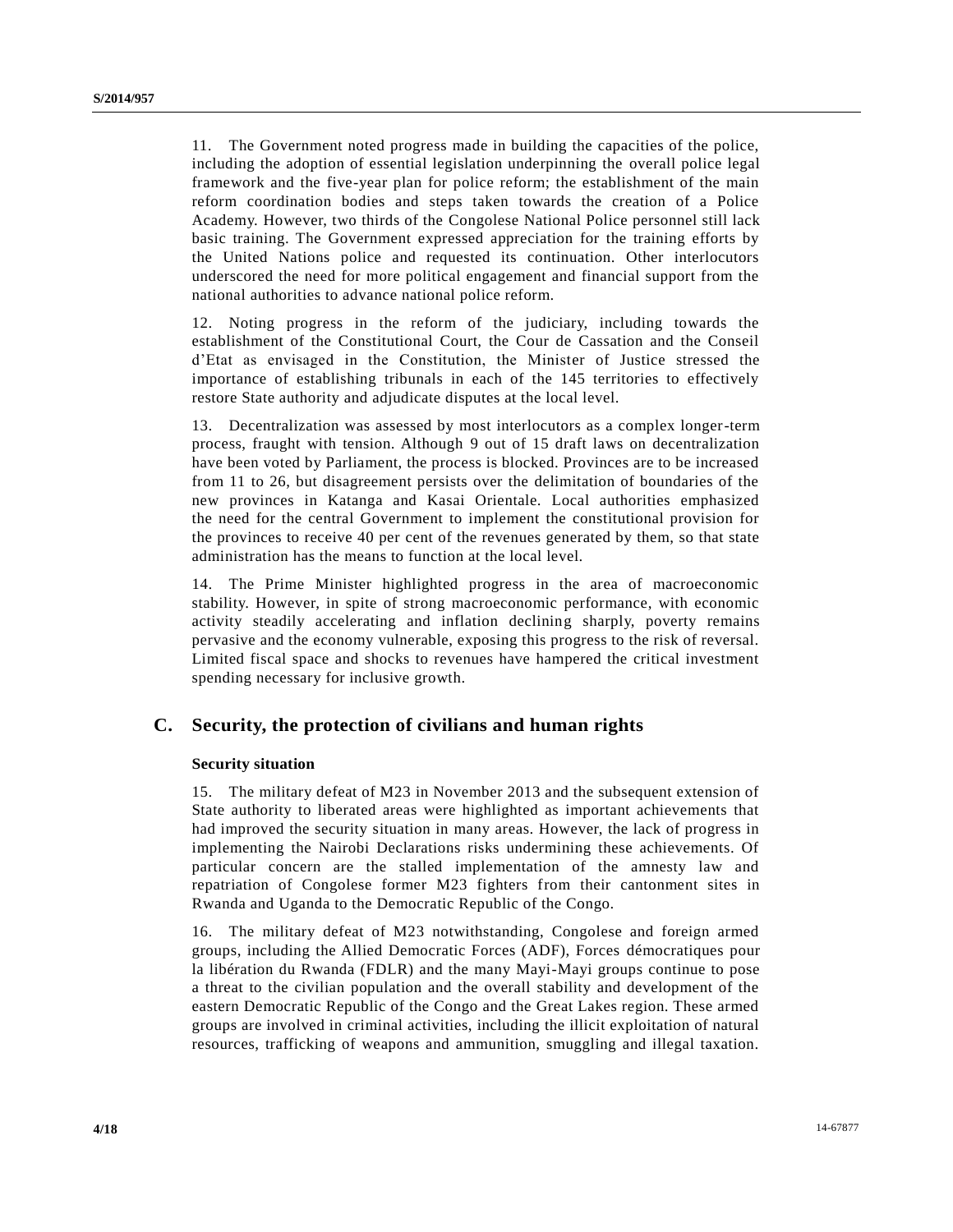There are continued reports of corruption and collusion between these armed groups and individuals within the Congolese administration and security forces.

17. Over the past few months, the FARDC undertook military operations against ADF with MONUSCO's support in Beni territory, North Kivu, with heavy casualties on both sides. Though considerably weakened, the ADF support networks remained intact and the group retained most of its command and control structures. The group retreated to remote areas, from where it has been conducting asymmetric attacks against civilians and FARDC. Since October, attacks attributed to ADF and unidentified collaborators have resulted in the brutal killing of over 250 civilians. They also triggered displacement and anti-MONUSCO sentiments, partly fuelled by the perception that the Mission had not sufficiently engaged in military oper ations against ADF, and in political manipulation.

18. In Beni, the local authorities and civil society have called for the more active involvement of the MONUSCO Force in military operations against ADF, including through conducting unilateral operations. As the situation in Beni area illustrates, efforts to neutralize armed groups that are dispersed and enjoy the support of local criminal networks and elements of FARDC take some time to translate into visible results. It also underscores the need for the Mission to step up the non-military aspects of its response, such as intensified interaction with local communities, confidence-building measures, and efforts to counter misinformation and manipulation by local spoilers in order to address the possible political underpinnings of the incidents.

19. FDLR has been at the heart of the recurrent instability in eastern Democratic Republic of the Congo and the Great Lakes region over the past 20 years. Protecting communities against FDLR has become the stated raison d'être for several active Congolese armed groups. Earlier this year, FDLR announced plans to disarm, demobilize and enter into a peace process. In early June, 186 low-ranking fighters disarmed themselves in North and South Kivu and entered two temporary demobilization camps, along with 428 dependants. Most of them have been transported to a transit site in Kisangani. No significant FDLR surrenders have been reported since 9 June as part of the voluntary disarmament announced by FDLR, although some 150 elements surrendered on 28 December.

20. On 2 July, a joint Ministerial meeting of the Southern African Development Community (SADC) and the International Conference for the Great Lakes Region gave FDLR a final six months, until 2 January 2015, to fully and unconditionally surrender, or face military action. This decision has since been endorsed at several regional summits.

21. The Congolese Government has indicated that it will stand firm on the 2 January 2015 deadline. Planning and preparations for military operations against FDLR are under way by MONUSCO, taking into account the dispersed nature of the group and its immersion within the local population. Based on lessons from the past, military operations have the potential to weaken, but not eliminate, FDLR. Military action must be part of a comprehensive strategy that includes a series of non-military steps aimed at cutting off the group's finances, splitting the leadership from the rank and file by creating incentives to increase defections, administering justice for serious crimes, and cutting it off from its recruitment pool. MONUSCO and the Office of the Special Envoy for the Great Lakes Region are supporting such non-military initiatives.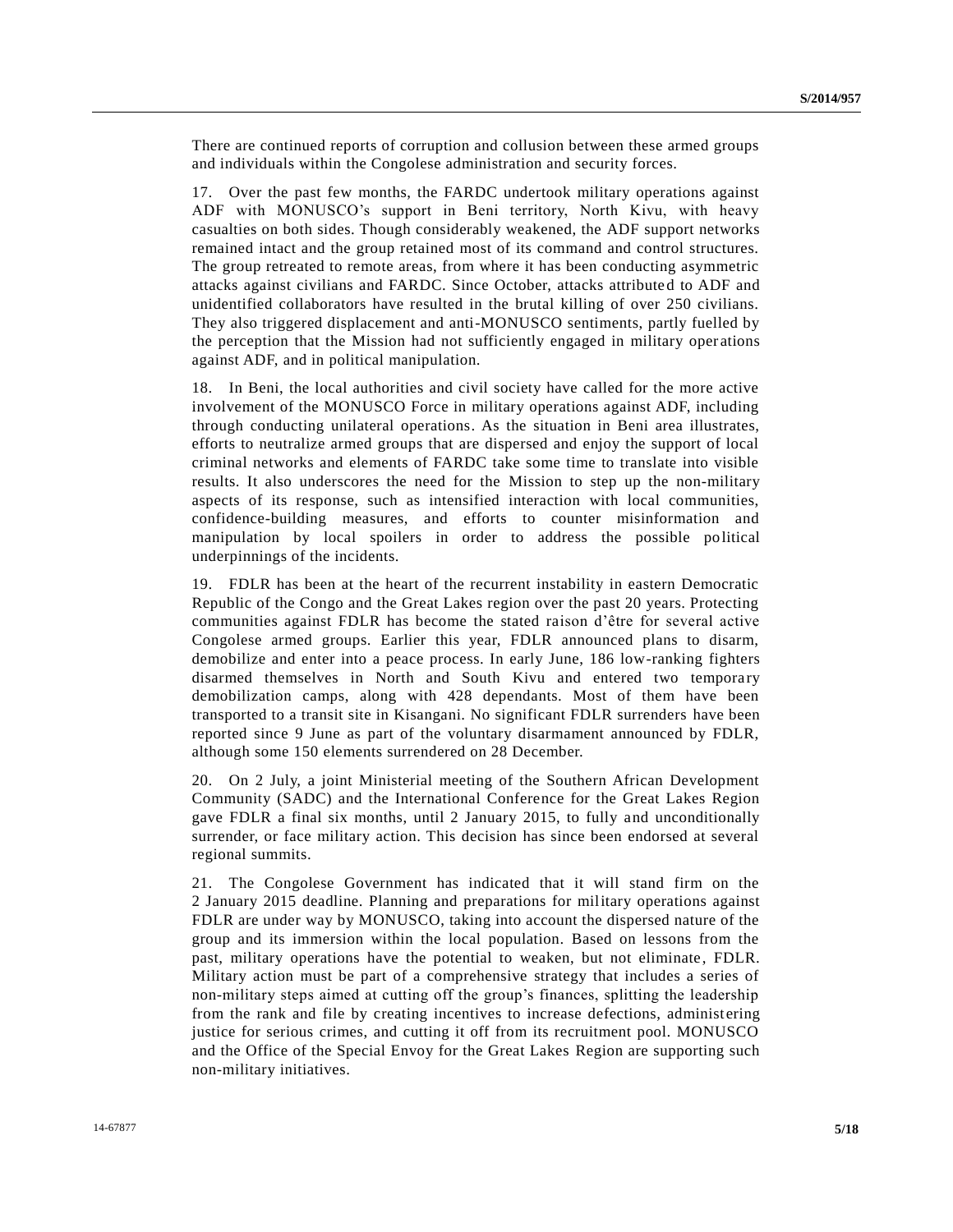22. While joint operations against the Alliance of Patriots for a Free and Sovereign Congo and the Nduma Defence of Congo/Cheka (NDC/Cheka) continue in North Kivu, MONUSCO continues to play a role in the Lord's Resistance Army (LRA) affected areas in Orientale Province. Its current deployment may be reviewed, in view of the overall improvement in the security situation as a result of joint operations carried out with the FARDC and African Union Regional Task Force against LRA. In Ituri district, Mayi-Mayi Simba elements continue to attack civilians in Mambasa territory. FARDC operations against the Forces de résistance patriotiques en Ituri have been suspended as a result of negotiations for the group's surrender between the Congolese authorities and the Forces de résistance patriotiques en Ituri leader Cobra Matata, which are ongoing.

23. Katanga, the country's richest and most politically sensitive province, faces a challenging security situation and a complex humanitarian crisis, with some 583,000 internally displaced persons. The Bakata Katanga movement has destabilized large parts of the province since 2012, when, following his escape from prison, Kyunugu Mutanga Gédéon began forcing local populations, including children, to join his ranks or flee. Atrocities committed include killings, the looting and burning of houses, extortion, torture, forced labour and recruitment into armed groups, as well as sexual violence, causing the displacement of approximately half a million people, while hundreds of homes, schools, clinics and other public buildings have been destroyed. FARDC operations have prevented the Bakata Katanga from occupying the main population centres. Intercommunal conflict between the Balubakat and the Pygmies in Kalemie, Kabalo and Nyunzu territories have resulted in displacement and gross human rights violations, mainly perpetrated by the Balubakat militia against the Pygmies. In addition, armed groups from North and South Kivu provinces, including FDLR, the Forces nationales de libération, Raia Mutomboki, and Mayi-Mayi Yakutumba groups are now present in Katanga, attracted by artisanal gold and coltan mines in its north. The absence of State authority has also led to the creation of community self-defence groups to protect communities from armed groups, which often have become a source of conflict themselves. The presence of MONUSCO was welcomed by the local authorities and civil society, but was viewed as insufficient in view of the size of the province and its challenges. The Government chose not to elaborate on the role it wanted MONUSCO to play in Katanga.

24. The security situation has remained relatively calm in western Democratic Republic of the Congo. There is a potential for local flare ups, particularly in provinces that have been traditional strongholds of the political opposition, including Bas Congo, Equateur and the two Kasais.

### **MONUSCO's role**

25. Interlocutors were unanimous that the Force Intervention Brigade remained an important tool in a broader strategy to end the recurrent cycles of violence in eastern Democratic Republic of the Congo and the Great Lakes region. Government interlocutors reaffirmed that the neutralization of armed groups remained a key priority, reiterating that operations against ADF were its top priority. Recognizing the support provided by MONUSCO in operations against armed groups, the Government stressed the need for more joint combat operations. It also underscored the need to enhance the Mission's efforts in monitoring the borders, including through the use of the unmanned aerial systems.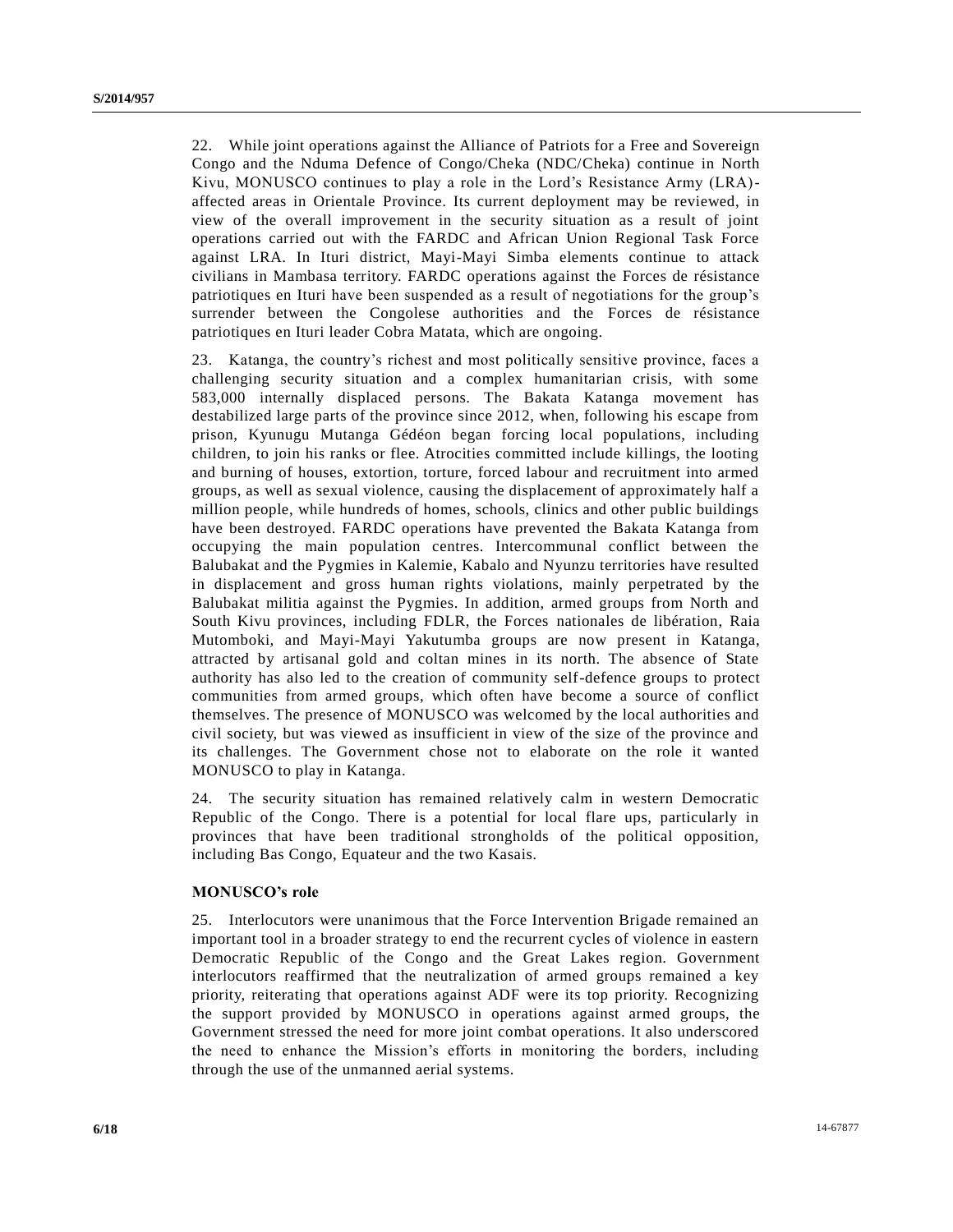26. MONUSCO underlined that joint operations with FARDC were more effective, as FARDC often had better intelligence and the capacity to hold areas freed from armed groups. Joint operations also increased national ownership and determination and contributed to preventing human rights violations by FARDC. These advantages notwithstanding, unilateral operations by MONUSCO were found indispensable in cases where the Government fails to protect civilians under threat. Logistical support provided to FARDC, in accordance with the human rights due diligence policy, for joint operations was assessed as essential to conduct effective military operations and maintain FARDC's will to fight and cooperate with MONUSCO. The human rights due diligence policy remains vital to the discharging of MONUSCO's mandate, although the Government voiced concern about the policy affecting the effectiveness of its operations.

#### **Disarmament, demobilization and reintegration**

27. Offering sustainable alternatives to former fighters is an essential part of neutralizing armed groups. The Government has put in place the third national disarmament, demobilization and reintegration plan and commenced assembling former fighters in three sites in Kitona, Kamina and Kotakoli. Recent reports of former fighters who died from disease and starvation in the Kotakoli camp underscore the need for the Government to provide the necessary resources to address the poor conditions in the pre-disarmament, demobilization and reintegration sites, including by making available its pledged \$10 million contribution to the new plan. The Mission's activities in support of the plan are expected to increase once it enters the reinsertion and reintegration phase in 2015, including with regard to weapons and ammunition management activities.

28. The reintegration of former fighters, including children associated with armed forces and groups, was identified as the major concern. The creation of sustainable reintegration opportunities for former fighters in their communities of return is vital for the establishment of lasting peace and stability in the country. Securing the required funding remains a key challenge. The country team stands ready to support the Government on reintegration, if funds are made available.

#### **Protection of civilians and human rights**

29. The protection of civilians remains MONUSCO's priority task. Prevailing insecurity and the fear of being attacked were the main concerns raised by representatives of local populations in areas affected by conflict. They called on MONUSCO to do more to protect them. Interactions with civil society illustrated that MONUSCO's mandate and capacity were not clearly understood by the population. There was a perception among local populations that only the intervention brigade could take robust action to protect civilians, which is not accurate. Most non-State actors advocated for MONUSCO to increase its efforts to protect civilians, while the Government made a strong push for a significant reduction of MONUSCO's troops, as outlined in paragraph 41 below, although it wanted to retain the Force Intervention Brigade.

30. The performance and effect of some MONUSCO contingents has drawn much criticism, especially from national interlocutors. MONUSCO's deployment is mainly static and passive. Neither the Force Intervention Brigade nor the framework brigades were found to operate at the optimum level. Many framework brigades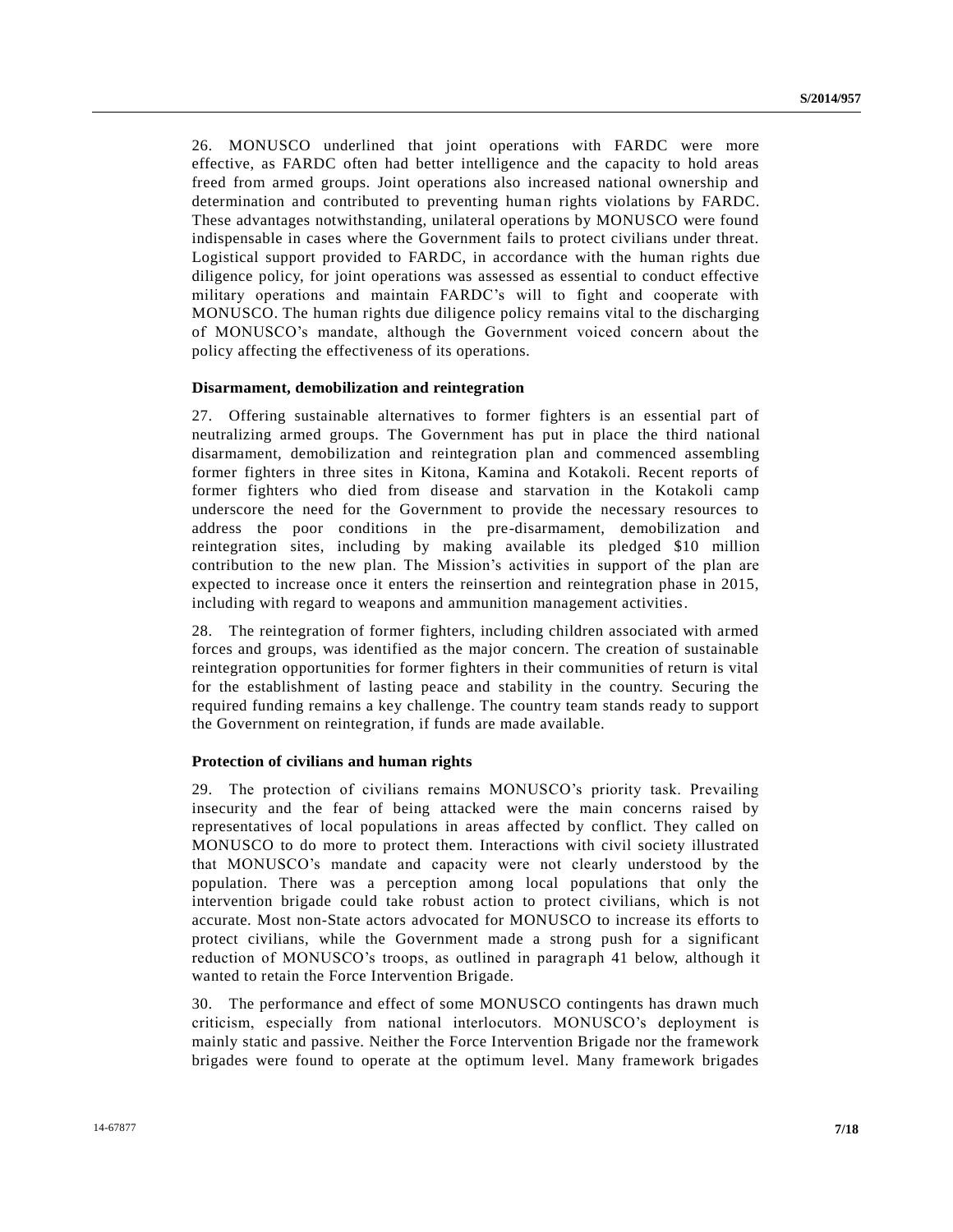were described as not having conducted patrols to the most vulnerable areas on several occasions, while limiting their patrolling activities to daylight hours only. There were reports of certain contingents being reluctant to engage militarily against armed groups despite orders from the MONUSCO leadership to do so.

31. MONUSCO's leadership and members of the diplomatic corps noted the need to remove the distinction between the Force Intervention Brigade and the framework brigades. While it may be impractical for all contingents to be authorized to conduct targeted offensive operations to neutralize armed groups, urgent measures are required to ensure a more active contribution by the framework brigades to activities in the context of the neutralization of armed groups and the protection of civilians. Equally with the Intervention Brigade, they have full responsibility to protect civilians and full authority to take all necessary measures for that purpose.

32. In spite of a significant decrease in violations of human rights and international humanitarian law by all parties over the last decade, armed groups and national defence and security forces continue to commit serious violations with continued impunity. In spite of some progress, too many perpetrators, in particular senior-ranking FARDC and Congolese National Police officers, are not prosecuted and convicted. This includes FARDC elements involved in the mass rape in Minova, South Kivu in 2012. Removing human rights abusers from the army, police and other security forces, while strengthening civilian and military accountability mechanisms, was found essential to ensure longer-term stability in the country.

33. Government interlocutors and members of Parliament reaffirmed their commitment to promote and protect human rights and establish the National Human Rights Commission in close cooperation with MONUSCO. The recent appointment of an Adviser to the President on sexual violence and child recruitment was seen as a demonstration of the President's commitment to the fight against conflict-related sexual violence and recruitment and use of children.

## **D. Humanitarian situation**

34. The Democratic Republic of the Congo remains a complex operating environment, with four competing emergencies, namely violence and armed conflict, malnutrition, epidemics and natural disasters. Seven million people are estimated to be in need of assistance throughout the country, including 5.2 million targeted in the 2015 Humanitarian Response Plan. Some 2.7 million people are internally displaced, mainly in North and South Kivu, Katanga and Orientale Province. While some internally displaced persons have returned to their areas of origin, new displacements continue to occur owing to continued insecurity.

## **E. Stabilization**

35. Following the launch of the national Programme of Stabilization and Reconstruction of Armed Conflict Zones (STAREC) in eastern Democratic Republic of the Congo, the United Nations approved the International Security and Stabilization Support Strategy in 2008. It provides the framework for stabilization projects in the eastern Democratic Republic of the Congo. Its current portfolio o f projects has a combined budget of \$60 million, including \$8 million from the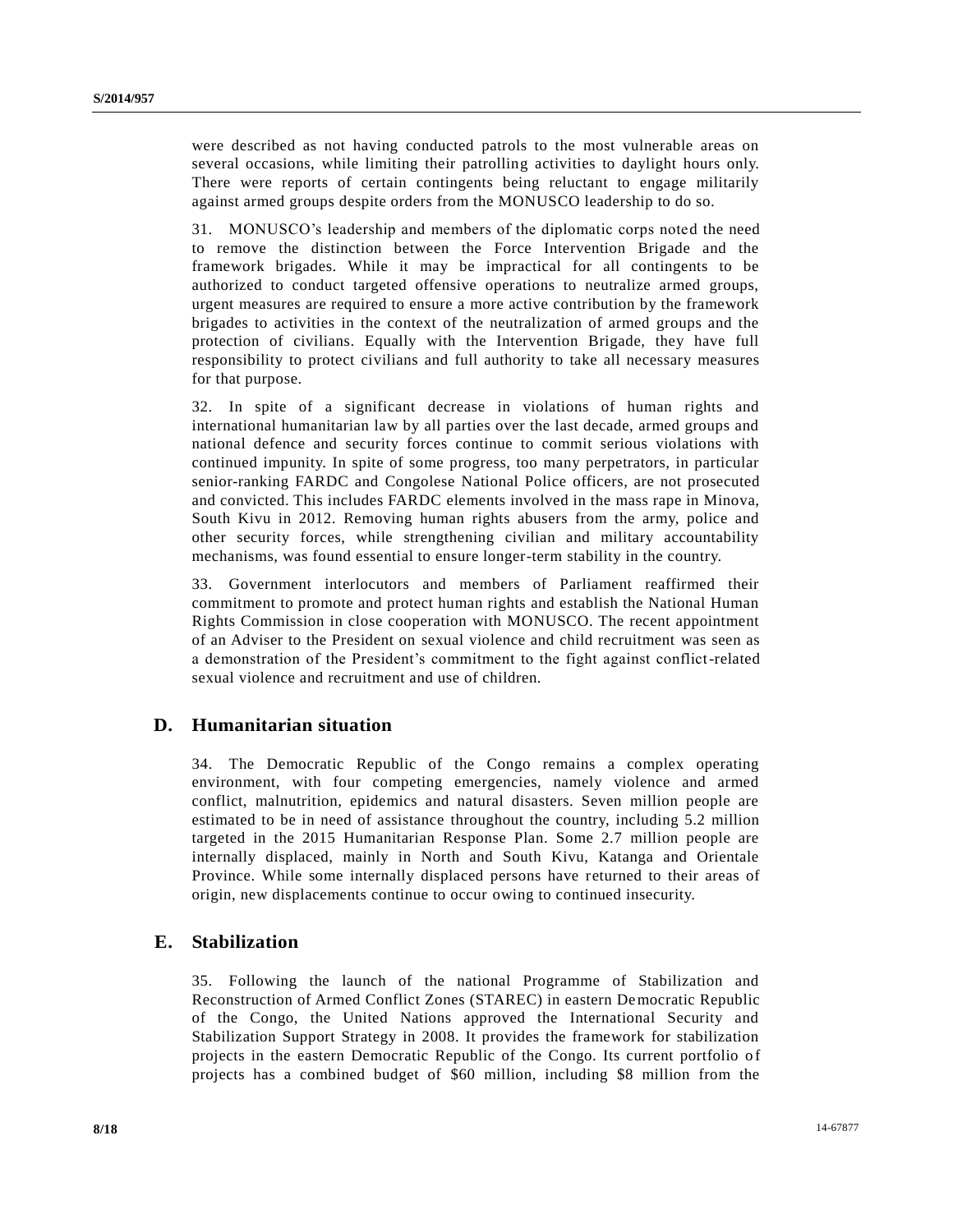Peacebuilding Fund. The United Nations system is implementing joint programming initiatives under the support strategy with good results, although there is a need to strengthen the link between the different programmes and the Government's efforts on stabilization.

36. The islands of stability is a recent and high-profile approach by MONUSCO as a first step towards stabilization in remote areas where the presence and capacity of the country team to support the extension of State authority is limited. The triggers for initiating an island of stability and indicators for measuring progress, including the Government's own contributions, are not understood by and communicated clearly to all stakeholders. There are concerns that MONUSCO may not have the programme management capacity or the human resources to sustain the implementation of the concept in the medium term, while links between the various stabilization instruments and plans in place will need to be articulated, in close coordination with the Government.

37. There is limited focus by MONUSCO and the wider United Nations system on the illegal exploitation of natural resources, land issues and intercommunity conflicts, although there was agreement that natural resource governance and transparency will be essential to achieve sustainable peace, stability and development.

#### **Regional dimension**

38. Ending the recurrent violence in eastern Democratic Republic of the Congo requires a number of collective actions at the regional level. As outlined in paragraph 15 above, the implementation of the Nairobi Declarations remains an urgent priority, and progress will go hand in hand with initiatives aimed at building mutual trust and confidence in the region. Additionally, strengthening regional cooperation, particularly in the judicial sector and assistance to refugees in accordance with relevant agreements, deepening regional economic integration, and supporting regional initiatives against the illegal exploitation of natural resources will contribute to regional stabilization and development.

### **F. Transition/transfer of tasks**

39. There are lessons to be learned from the transfer of tasks between MONUSCO and the United Nations country team. The transfer of tasks lacks a strategic framework and assumes a one-to-one transfer of responsibilities without sufficient consideration for the comparative advantage and capacity of the country team, the role of the Government, the changing needs on the ground, logistical challenges and the overall reconfiguration of the United Nations presence. The timeframe for such a transition is taking longer than the envisaged 18 months and cannot yet be presented as "successful or completed". Nor does the transfer reflect the transitional nature of the process and the possibility of transferring certain tasks to the Government. In a zero or even negative-growth budget environment, the engagement of partners and donors should have been secured from the outset to ensure that they understand the objectives of the process and the risks involved, and provide their support to its successful implementation.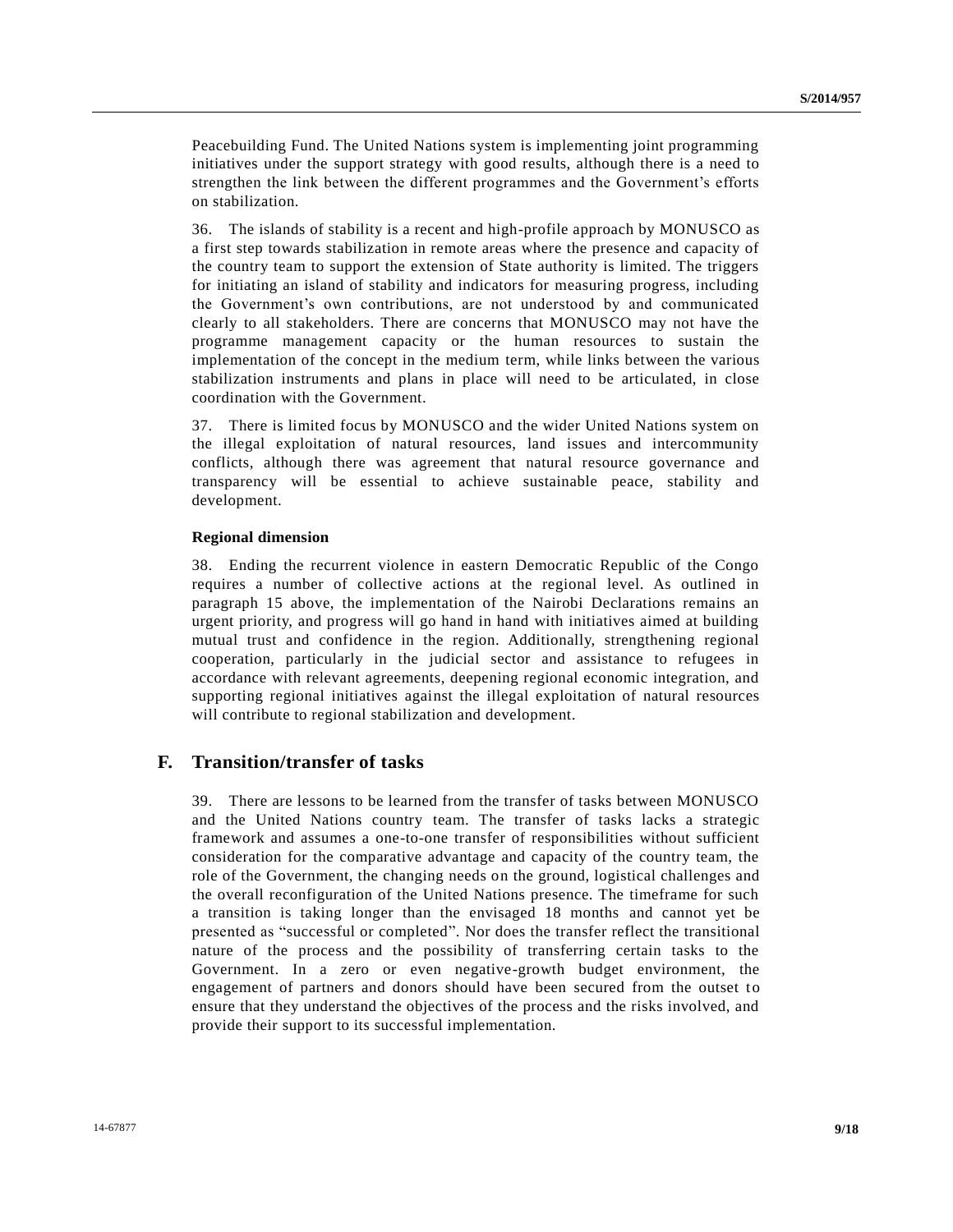# **IV. Exit strategy**

Much has been achieved in the 15 years since the establishment of the peacekeeping operation in the Democratic Republic of the Congo on 30 November 1999 Congolese interlocutors themselves acknowledge: the withdrawal of foreign armed forces, the reunification of the country, the establishment of the Transitional Government and two national elections. It is time now to re-evaluate and reformulate the strategic partnership between the Democratic Republic of the Congo and MONUSCO, the United Nations system and the broader international community. After 15 years, MONUSCO finds itself embedded in the fabric of the Democratic Republic of the Congo, especially in the east. The peacekeeping operation in the Democratic Republic of the Congo has adapted itself over the years to help to support Congolese efforts to meet emerging challenges. It is time for the Government to begin discussions with MONUSCO on the gradual takeover of tasks that the Mission has been performing.

41. With regard to MONUSCO's future role and exit strategy, the Government did not provide sufficient clarity on its vision for the coming years. Meaningful discussions are needed to develop a common vision for how MONUSCO will eventually be able to leave the Democratic Republic of the Congo without reversing the gains achieved. While international partners, civil society and opposition members cautioned against an early exit, the Government expressed the view that the MONUSCO Force should significantly reduce its strength, suggesting a reduction of 5,000 troops by the end of 2014, and 7,000 by mid-2015, without providing a rationale for these figures, in spite of repeated requests. The request for a reduction of MONUSCO's troops was echoed in President Kabila's address to the nation of 15 December.

# **V. Support considerations**

42. The country's poor and often non-existent infrastructure and the Government's lack of resources affect the operational capacity of national and international partners, including the United Nations system. The vast majority of the country is reachable in reasonable time only by air transportation, while ground supply lines are often impassable during the rainy season or even totally absent. This has generated a great reliance, if not dependence, on the Mission's resources, including air and ground transportation assets. In certain areas, the Mission has de facto replaced the Government and the local authorities in the provision of transportation and logistical services.

43. While MONUSCO has strengthened its presence in the east, its logistics infrastructure in the west has been largely dismantled. This affects the Mission's capacity to rapidly redeploy uniformed personnel to protect civilians under threat in the west, should the situation so require, as well as to support the broader activities of the country team. The capacity of the MONUSCO antenna offices in provincial capitals in the west to implement the mandate is limited.

44. There is a need to further streamline and maximize the Mission's use of existing capabilities. The same is true for its human, logistical, financial, communications and information technology resources, particularly as the Mission adjusts its footprint through the ongoing review of locations and deployments.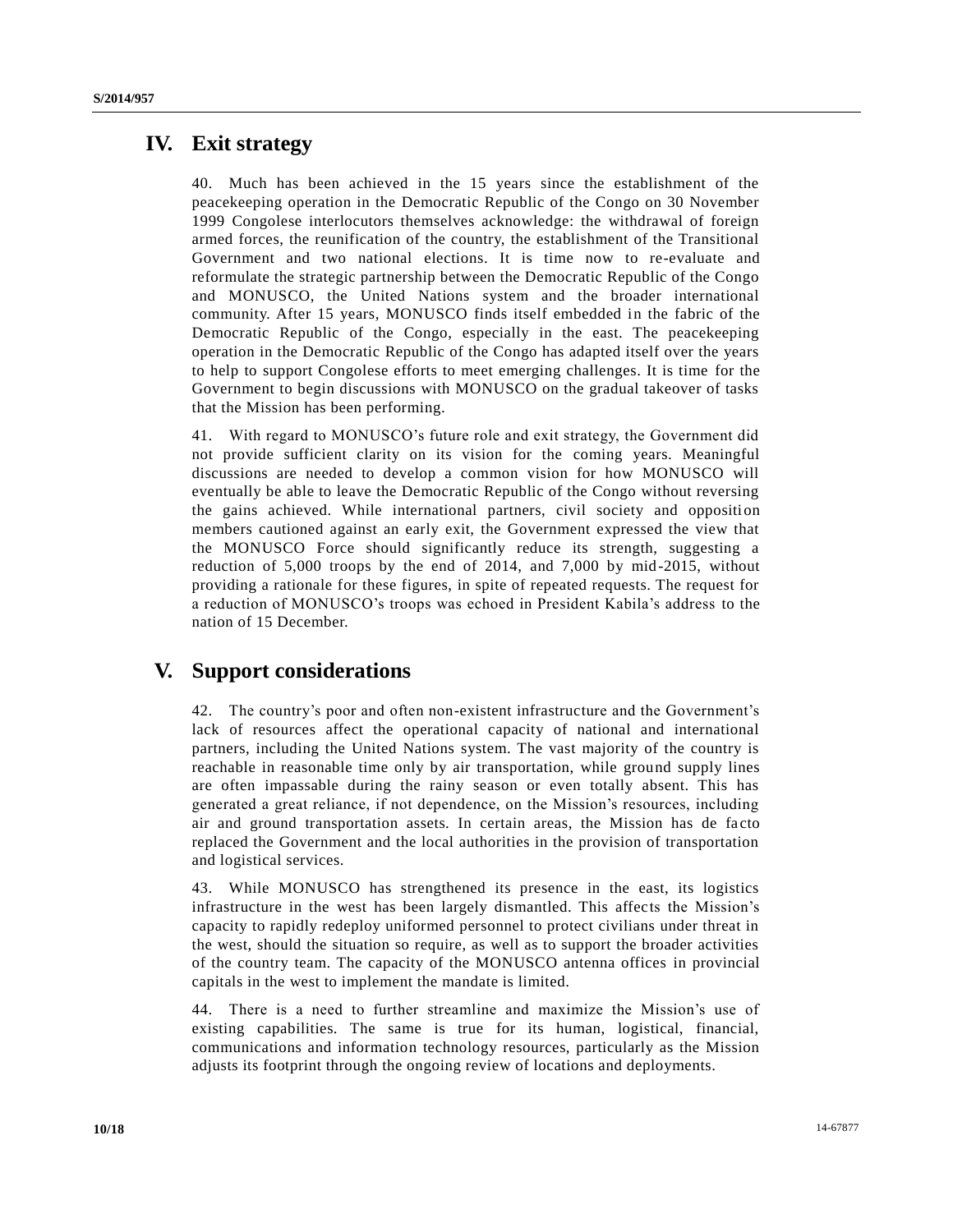# **VI. Safety and security of United Nations personnel**

45. Security threats facing United Nations personnel in the Democratic Republic of the Congo remain fluid. Kinshasa and other areas in the West experienced relatively low threat levels, although crime rates remain a source of concern. In eastern Democratic Republic of the Congo, security threats from armed clashes and violent civil unrest, often exacerbated by political tension, continue to be a source of concern. Increasing tension and violence in the run-up to elections may affect the safety and security of United Nations personnel across the country. Overall, MONUSCO's support to FARDC-led operations against armed groups has not resulted in any discernible increase in threats to United Nations personnel, although in the Beni area, the complex and volatile security situation has had implications for staff, partly as a result of an apparent campaign to discredit and undermine public confidence in MONUSCO.

## **VII. Recommendations**

## **A. Implementation of the Peace, Security and Cooperation Framework and elections**

46. It is recommended that MONUSCO put added focus on the implementation of its political mandate by streamlining its activities, while intensifying dialogue with the Government on key policy issues. This may require some adjustments to its configuration, including the reinforcement of the senior management team at MONUSCO headquarters in Kinshasa to ensure strategic-level engagement with the Government and other key partners at the appropriate level. It will be essential for the Special Representative of the Secretary-General to continue using his good offices to contribute to the creation of a conducive environment for the elections and facilitate the implementation of the national commitments under the Peace, Security and Cooperation Framework. At the same time, the Special Envoy of the Secretary-General for the Great Lakes Region should continue focusing on the regional commitments and play a role in building confidence among regional actors.

47. It is recommended that MONUSCO and the United Nations country team support the holding of presidential, legislative, provincial and local elections in compliance with the Constitution. MONUSCO should provide political support and promote a level playing field for all candidates. The level of logistical support will be determined once the electoral cycle road map and budget are in place. The provision of logistical support should be continually assessed and reviewed according to the progress made by the Congolese authorities in the steering of the electoral process, in accordance with the criteria set out in paragraph 16 of Se curity Council resolution 2053 (2012). The possible provision of logistical support to the electoral process will have considerable support implications, including in areas not affected by conflict where MONUSCO has reduced its presence. This will require the preparation of contingency plans, to ensure timely, temporary deployment to areas where the Mission's footprint has been significantly reduced, taking into account existing resources and intermission cooperation arrangements.

48. The upcoming electoral process requires MONUSCO to enhance its monitoring and analysis capacity in Kinshasa in order to maintain situational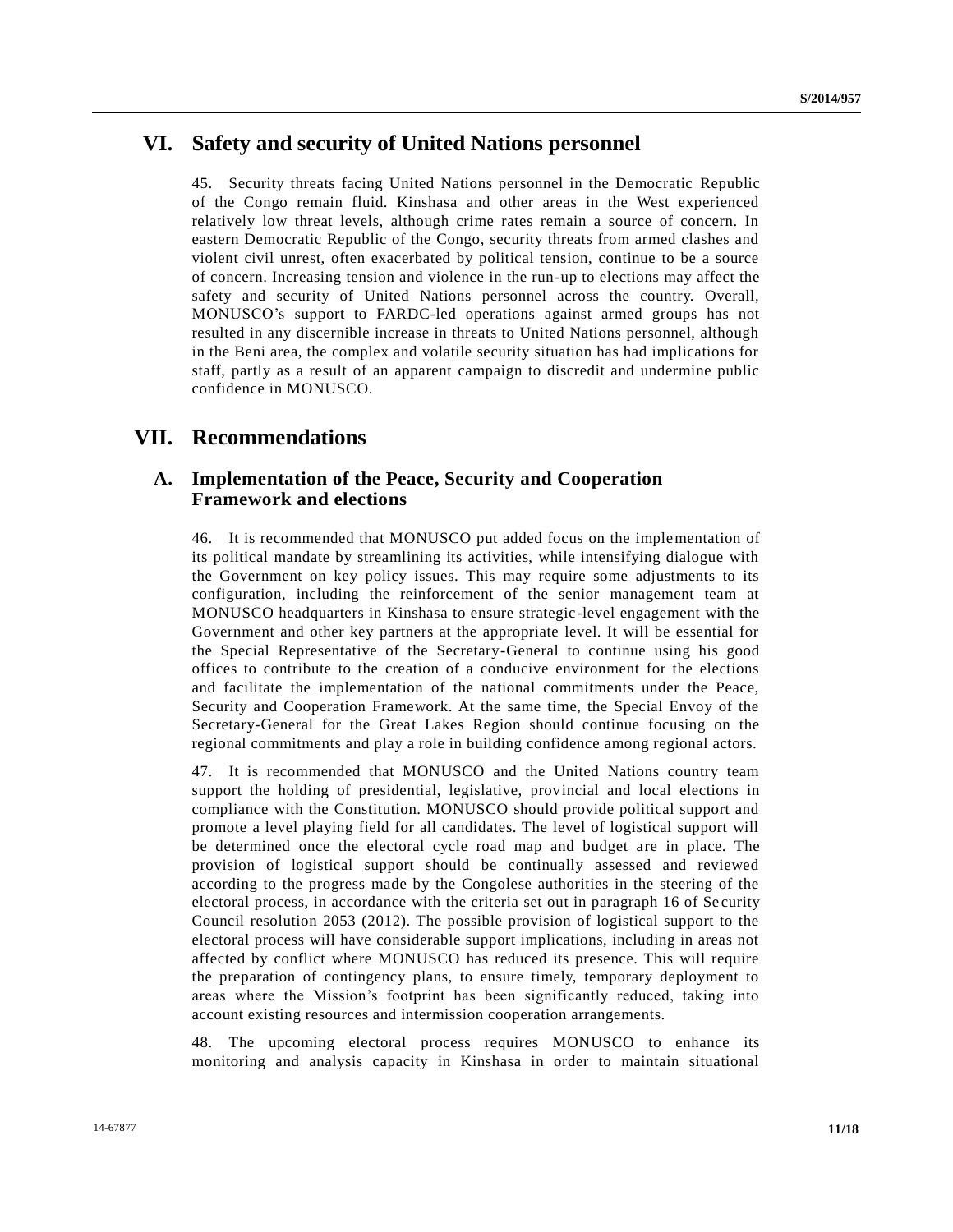awareness across the country, including in areas in the west where the Mission has reduced its presence. Monitoring and reporting on violations of human rights and international humanitarian law across the country should remain an essential part of MONUSCO's mandate prior to, during and after the elections.

49. MONUSCO should continue to support the Government in implementing its national commitments under the Peace, Security and Cooperation Framework on security sector reform, including through the provision of technical advice and support in the area of physical security and stockpile management. While the training of FARDC and Congolese National Police units remains essential, any training programme for FARDC should be linked to the establishment of a functioning supply chain within the army to ensure the sustainability of the efforts and investments made. It should also take into account the Government's requests for equipment, infrastructure and social services. It is recommended that MONUSCO continue to contribute, with donors, to the development of a realistic, balanced formula for security sector reform assistance that includes elements of governance, accountability and parliamentary oversight.

50. Efforts to ensure close cooperation between MONUSCO and the Office of the Special Envoy for the Great Lakes Region should continue. These efforts should focus on supporting the implementation of the regional commitments under the Framework, such as strengthening regional cooperation and deepening economic integration, while at the same time coordinating initiatives aimed at addressing the root causes of the conflict, including ethnic division, land and refugee issues, and the illegal exploitation of natural resources.

## **B. Neutralization of armed groups, protection of civilians and human rights**

51. Neutralizing and disarming the armed groups remains a key requirement for the Mission. It is therefore recommended that the deployment of the Force Intervention Brigade be extended for another year. The Brigade should, however, be re-energized to take a lead planning and combat role in joint offensive operations with FARDC and, where necessary and appropriate, take unilateral action to discharge its responsibility to neutralize armed groups. At the same time, the framework brigades must become more engaged in joint operations.

52. MONUSCO's framework brigades must also play a more active role in protecting civilians by deterring and, if necessary, preventing and stopping armed groups from inflicting violence on the population. Measures will be taken to prepare troop-contributing countries to conduct operations aimed at mitigating the threat from armed groups and protecting civilians, including through the use of lethal force. Troops and police should be better prepared to engage in protection tasks, including the prevention of conflict-related sexual violence. Troop- and policecontributing countries should therefore ensure, including through self-certification, that personnel being deployed have received pre-deployment training on protection of civilians. Mission-level efforts to "unify" the Force under a single concept of operations and enabling rules of engagement should be pursued as a matter of priority, to ensure that the differing yet complementary roles of the framework brigades and the Intervention Brigade are clearly articulated.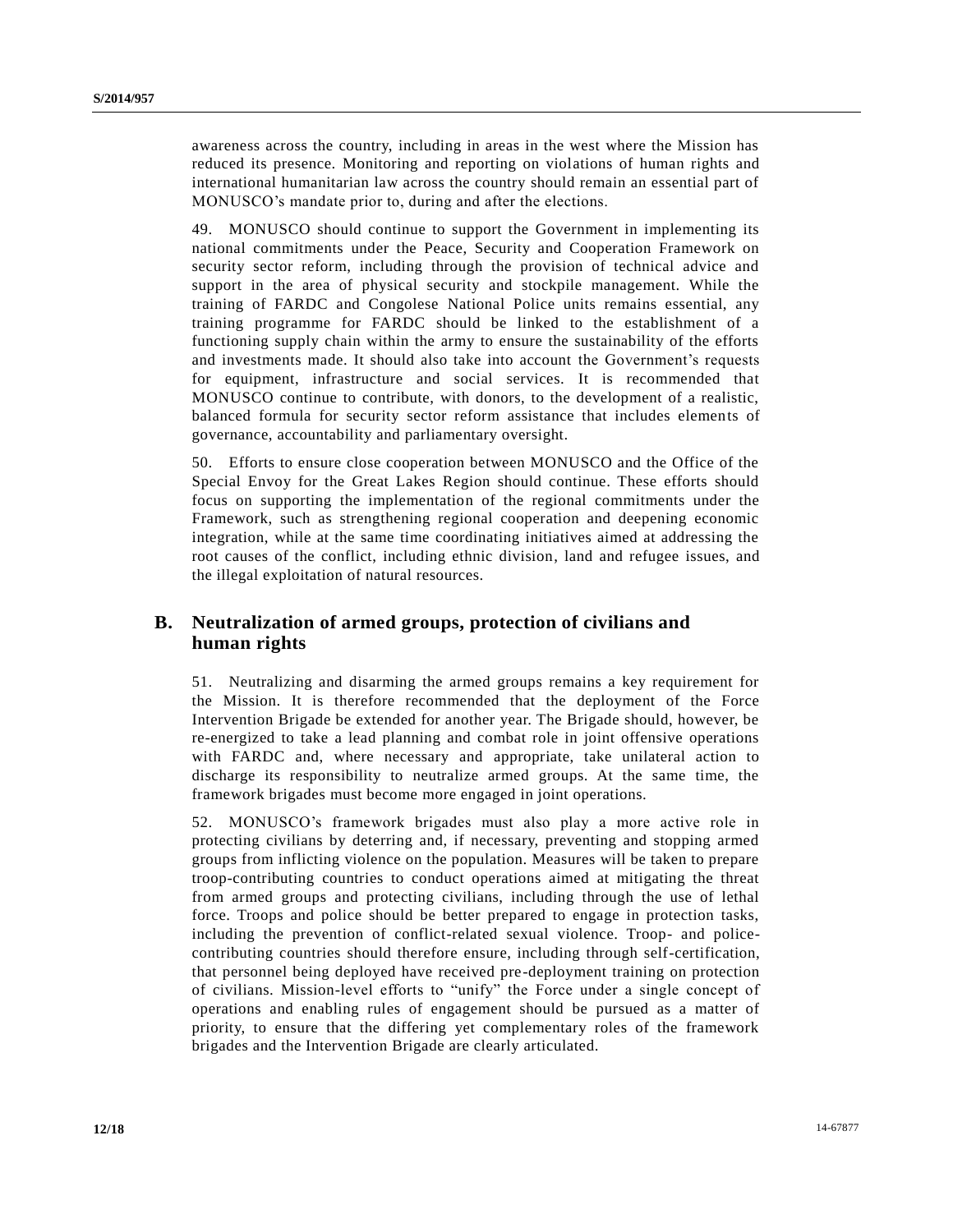53. Although the physical protection of civilians from violence remains important, added focus should be placed on protection through political and civilian processes, reconciliation efforts at the community level, and the establishment of a protective environment in close coordination with the United Nations country team and other protection actors. MONUSCO should seek to enhance its capacity to generate more human intelligence and analysis of better quality, while stepping up its efforts to address the underlying causes of conflict. At the same time, it will be impo rtant to continue to prioritize the promotion and protection of human rights and efforts to fight impunity, including through support to the military and civilian justice systems and the implementation of the Action Plan to prevent and respond to child recruitment and use and the Action Plan to prevent and respond to sexual violence by the armed forces.

54. It is recommended that the MONUSCO Force be transformed to become more efficient and effective in implementing the mandate. This will require revising the concept of operations to reflect a more mobile and agile force, able to pre -empt or respond to crises quickly, while eliminating redundancies. This transformation will require different types of manoeuvre forces, enhanced intelligence and aviation assets, lighter equipment, fewer static operating bases, flexible logistic support, and above all a willingness by all troop-contributing countries to engage in protection tasks. The deployment of rapidly deployable units over the coming months will enable the Force to operate more effectively over a greater geographical area, thereby negating the need for some static capabilities. The Force has also identified certain military assets that are currently underutilized and can be repatriated without an adverse effect on the Mission's ability to conduct operations. Based on these measures to increase effectiveness and in the light of the improving security situation in certain parts of the country, it is recommended that MONUSCO's authorized strength be reduced by 2,000 troops. A reduction beyond the recommended figure would have negative implications for the ability of the Force to implement its mandate.

55. The transformation of the MONUSCO Force will require the development of an integrated military-support concept of operations that ensures a connected, mobile and flexible response as well as a review of the current aviation arrangements. Its implementation will take time, advanced planning and resources, as the transformation will have significant logistical and financial implications.

56. MONUSCO should maintain its operational focus on the east. It is recommended that the Mission review its deployment in northern Katanga in close consultation with the Government with a view to enhancing its support to the crisis response. This should include exploring ways to extend stabilization efforts through STAREC and the International Security and Stabilization Support Strategy to Katanga, as well as the use of good offices, given the political roots of some of the conflicts. There is a need to review the deployment of formed police units and individual police officers in view of the likely increase of law and order challenges during the upcoming electoral process, taking into account the Mission's mandate to protect civilians across the country. The number of MONUSCO police, both formed police units and individual police officers, may be insufficient to implement the Mission's mandate during this sensitive period. There is, however, an urgent need to replace the two units that were deployed to the United Nations Mission in South Sudan (UNMISS) earlier this year. Efforts should continue to build the capacity of Congolese National Police officers to contribute to the protection of civilians.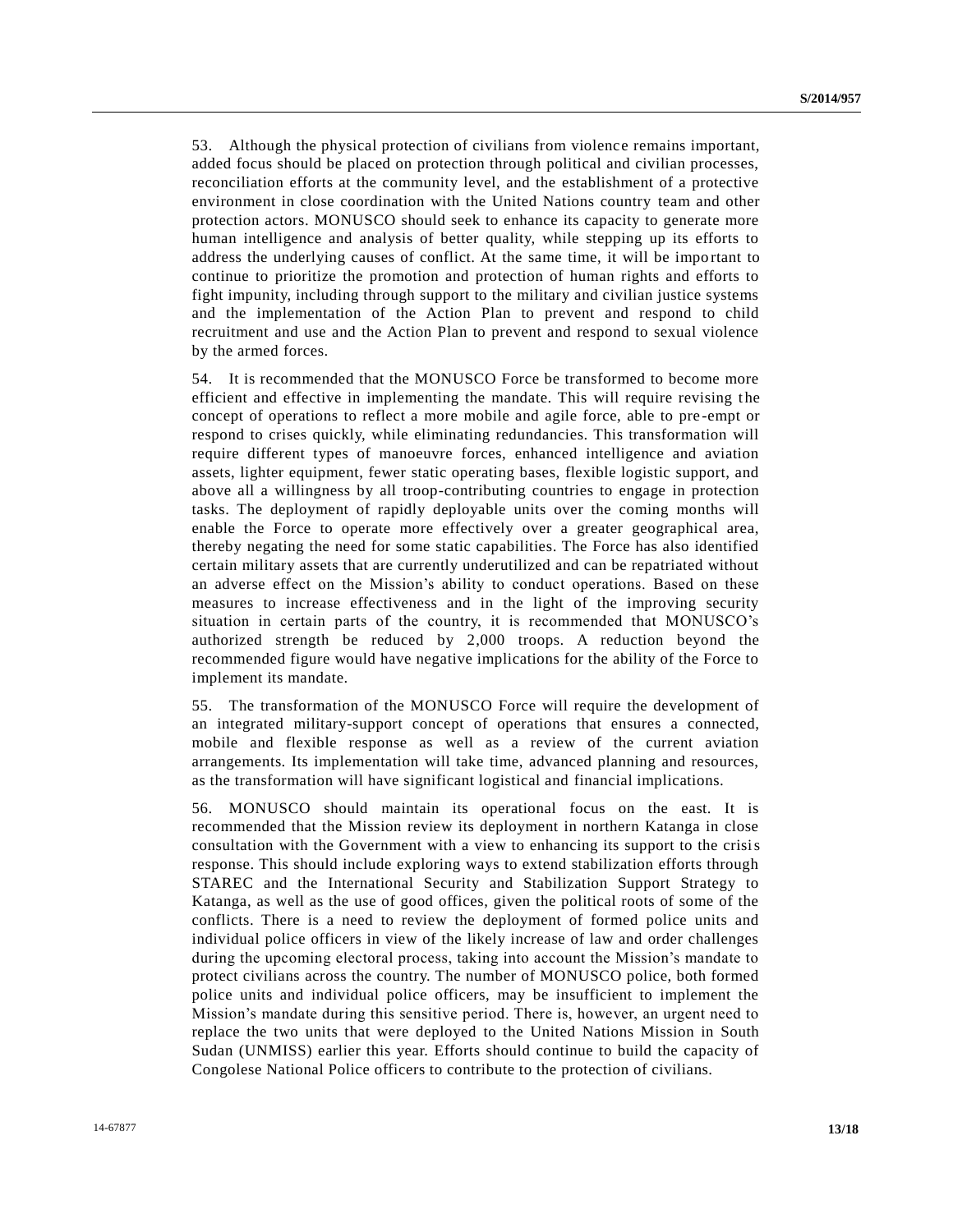57. MONUSCO should continue to prioritize its monitoring and reporting on violations of international humanitarian and human rights law, particularly killings, sexual violence and grave violations against children, while supporting the Government in its efforts to address the legacy of massive violations through transitional justice mechanisms and enhanced efforts to fight impunity. The Prosecution Support Cells should increase their focus on supporting investigation and prosecution of serious crimes involving FARDC commanders. Support should be provided to the justice sector reform process, in close partnership with the United Nations country team. The establishment and strengthening of accountability mechanisms within the security and defence forces should also be supported.

58. It is recommended that MONUSCO continue providing logistical support to the FARDC in strict compliance with the human rights due diligence policy as part of an overarching plan to shift security responsibilities to them. Support should be conditioned on progress made by the Congolese authorities towards the establishment of a functioning supply chain within FARDC. This should be accompanied by efforts to enhance the accountability of FARDC and its respect for human rights. Over the past year, as a result of intensified military operations against the armed groups, MONUSCO has increased its logistics support to FARDC troops by 226 per cent. MONUSCO is supporting an average of 27,000 FARDC troops per day with rations and 247 FARDC vehicles with fuel for joint operation s.

### **Disarmament, demobilization and reintegration**

59. While advocating for more Government engagement and ownership, MONUSCO's support to disarmament, demobilization and reintegration activities will be vital. It should be based on a clearly defined division of responsibility between the Government and its partners, including MONUSCO. As only Congolese members of national and foreign armed groups will be covered by the national programme, other channels, including disarmament, demobilization, repatriation, resettlement and reintegration, will be needed for the voluntary repatriation of foreign combatants. Disarmament, demobilization, repatriation, resettlement and reintegration activities will therefore need to continue but could be drawn down once foreign armed groups have been largely disbanded.

### **C. Stabilization**

60. Supporting the restoration and extension of a minimum level of sustainable State authority to areas freed from armed groups requires enhanced commitment from the Government to deploy State administration, including police and judicial and corrections personnel with the necessary resources. It is therefore recommended that MONUSCO enhance its advocacy work and political engagement at the national level to ensure the necessary Government ownership. These efforts should go hand in hand with targeted technical assistance to the national judicial and corrections systems in order to promote justice and corrections sector reform and develop independent and functioning criminal justice institutions and processes, in close collaboration with the country team.

61. There are a number of stabilization instruments and plans (STAREC, International Security and Stabilization Support Strategy, islands of stability) but there seems to be a lack of a common approach within the United Nations system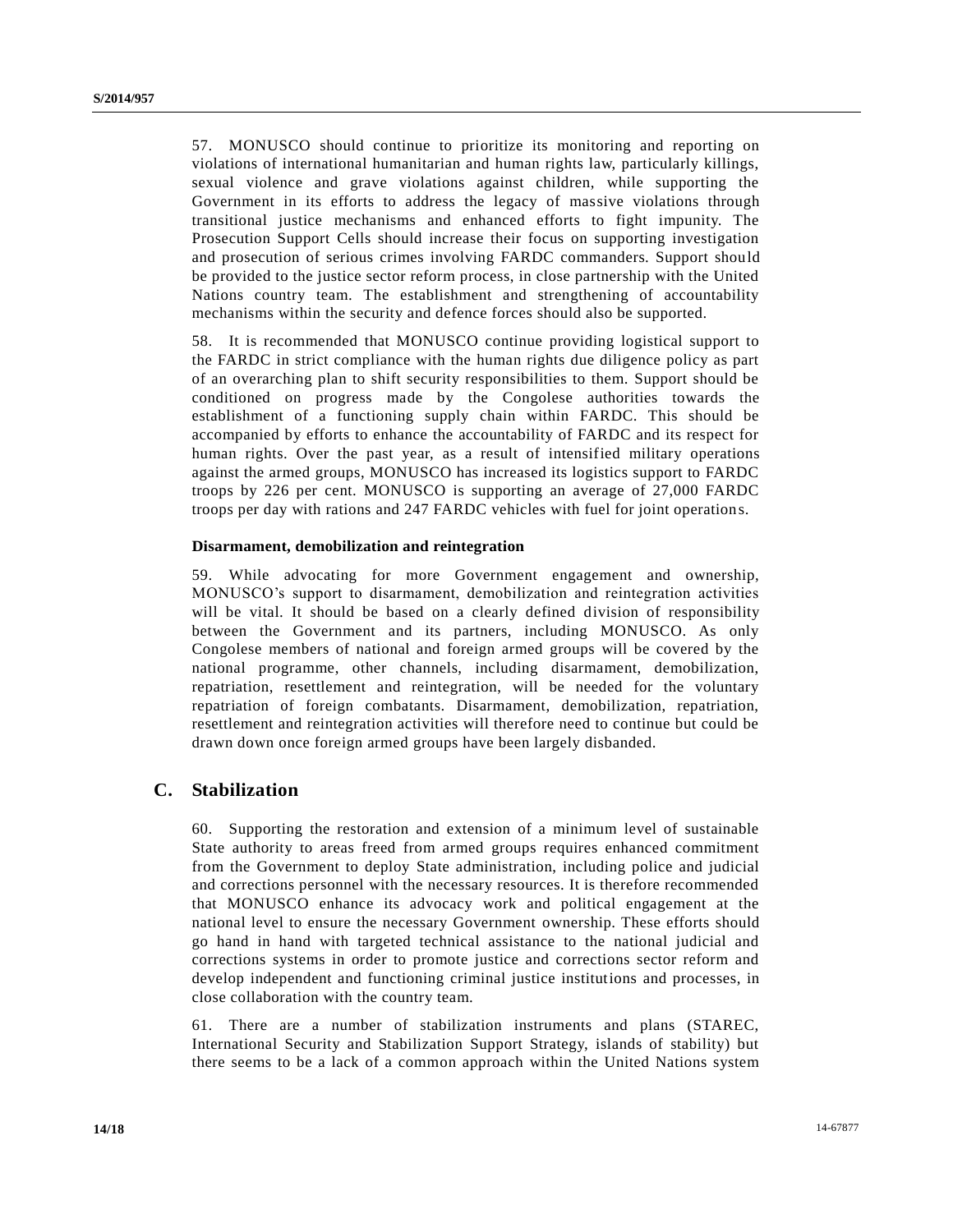itself. Islands of stability are conceived as a short-term stop-gap measure. The use of quick-impact projects for stabilization is not sustainable. Islands of stability initiatives must be linked to the International Security and Stabilization Support Strategy and other medium- and longer-term stabilization programmes and the multidimensional nature of stabilization should be better articulated. It is recommended that the United Nations contributions to the stabilization agenda be aligned and harmonized as part of the upcoming revision of the United Nations Development Assistance Framework (UNDAF).

62. Stronger United Nations engagement is recommended to address the root causes of the conflict, including by supporting natural resource management initiatives and conflict prevention and resolution mechanisms. MONUSCO will use its good offices to encourage the consolidation of an effective national civilian structure to control key mining activities and manage, in an equitable manner, the extraction and trade of natural resources in the east, while combining its efforts with the expertise of the United Nations agencies and international financial institutions.

### **D. Transition/transfer of tasks**

63. It is recommended that the discussion be reframed from "transfer of tasks" to the transition and reconfiguration of the United Nations presence in country. The UNDAF is the overall framework within which the discussion on transition should take place and the realignment of roles and responsibilities should be adjusted in the context of its upcoming review next year. Capacity-building and longer-term stabilization activities should be transitioned, to the extent possible, to the country team, in areas where it has a comparative advantage. In order to facilitate a seamless transition, innovative measures should be explored, including the development of an integrated financial framework, which could allow for greater cooperation on transition arrangements between MONUSCO and the United Nations country team.

### **E. Exit strategy**

64. Given the numerous political and security challenges that remain, MONUSCO's exit should be gradual and progressive, tied to specific targets to be jointly developed by the Government, the Mission and the United Nations country team, in consultation with other stakeholders. It is recommended that MONUSCO and the Government enter into a strategic dialogue to jointly develop targets to which both parties agree to contribute. Their achievement would trigger a progressive reduction of MONUSCO's tasks and capabilities. It is recommended that the Government and MONUSCO jointly develop a road map and exit strategy over the coming months. This should be based on a common assessment of the partnership to date and build on the work of the regular joint assessment process initiated in 2010 by MONUSCO and the Government. It should contain mutually agreed upon targets with timelines and guide MONUSCO's gradual drawdown. Once the road map is developed, there should be a periodic joint assessment so that course correction can be made, if necessary.

65. The road map for MONUSCO's exit should be accompanied by intensified efforts by the international community to enhance regional cooperation in order to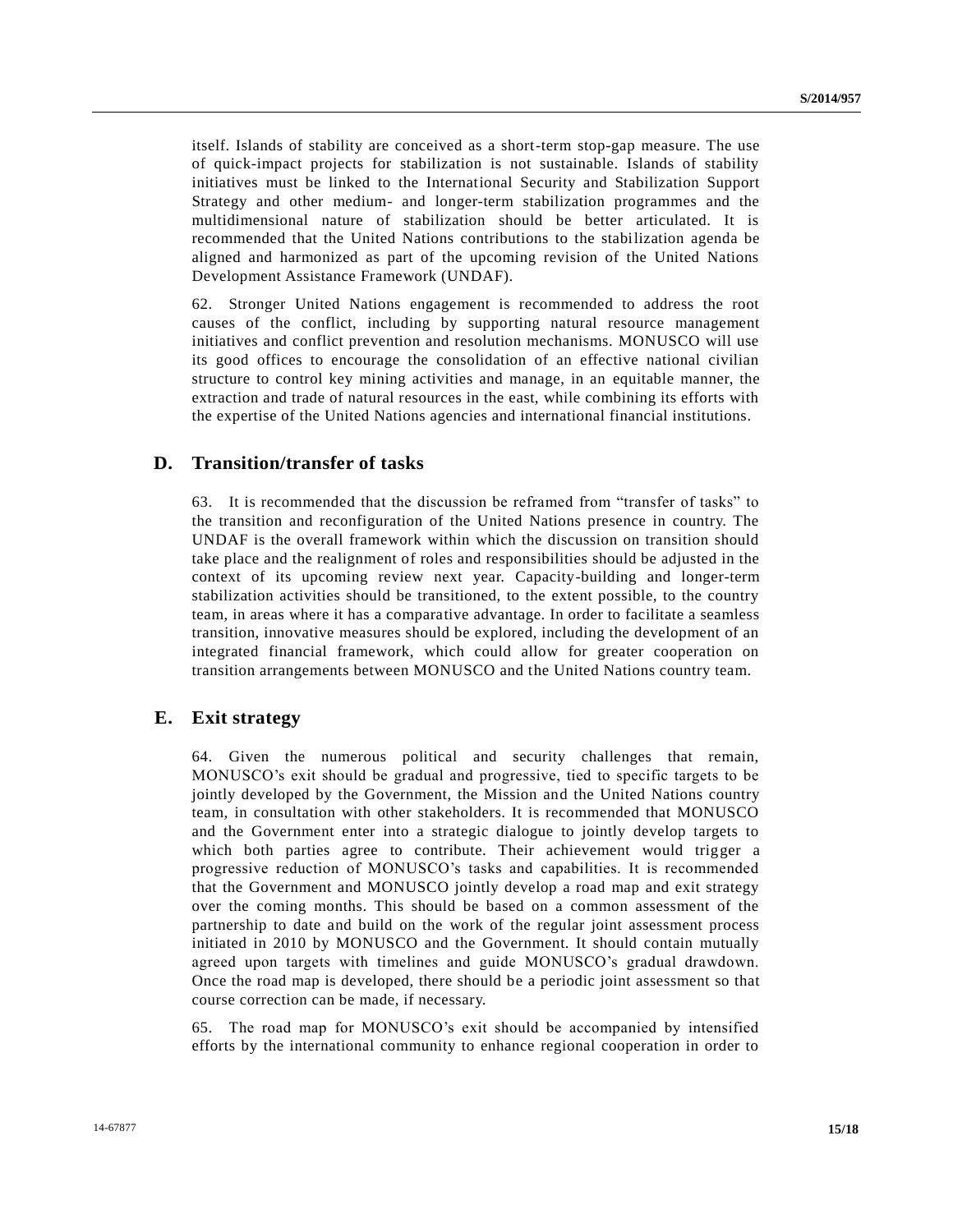minimize any external threats and risks to the peace consolidation process in the Democratic Republic of the Congo.

# **VIII. Observations**

66. The situation in the Democratic Republic of the Congo and the Great Lakes region remains complex and requires the continued attention of the Security Council. The Framework for Peace, Security and Cooperation remains a relevant and valid instrument to break the pattern of recurring cycles of violence in the eastern Democratic Republic of the Congo and the Great Lakes region. Important results were achieved with the military defeat of M23. However limited headway has been made in translating the political commitments under the Framework into concrete action, including with regard to the implementation of the Nairobi Declarations and the voluntary surrender of FDLR. For the Framework to fulfil its potential, more even progress is needed. Pursuing robust military action against foreign and Congolese armed groups remains essential. However, there is a need to step up, in parallel, efforts to advance critical political processes and reforms, which remain the main avenue to address the underlying causes of conflict, end the violence and establish the conditions for lasting peace and stability in the Democratic Republic of the Congo and the Great Lakes region.

67. I am concerned about the continued attacks on civilians in eastern Democratic Republic of the Congo and political tensions related to the upcoming electoral process. They illustrate the fragility of the situation country-wide and the continued need for MONUSCO's presence. The good offices role of my Special Representative will remain essential to help create the conditions for a free, fair and credible electoral process accepted by all stakeholders, and facilitate the implementation of the national commitments under the Peace, Security and Cooperation Framework.

68. I am appalled by the targeted killings of hundreds of innocent civilians and the resulting population displacement in Beni. I deplore the continued serious violations of human rights and international humanitarian law in other parts of the country, which are equally unacceptable. The Congolese people have suffered grave human rights violations and there will be no long-term peace and stability without justice and respect for human rights. There can be no impunity for those responsible for violations of international humanitarian law and violations and abuses of human rights. In particular, those responsible for war crimes and crimes against humanity must be arrested and held accountable. Promoting and protecting human rights, including through public reporting remains an important aspect of MONUSCO's mandate. I reiterate that United Nations staff must never be threatened or sanctioned for doing their work, which is based on the Charter of the United Nations and, in this instance, mandated by the Security Council. The expulsion of the Director of the United Nations Joint Human Rights Office from the Democratic Republic of the Congo is therefore unacceptable.

69. Initial results notwithstanding, more needs to be done to neutralize foreign and Congolese armed groups in order to reduce the threat they pose to a level that can be managed by national justice and security institutions. This requires not only MONUSCO to be more robust and proactive, but also more commitment from the Government to work in partnership with MONUSCO to combat these groups,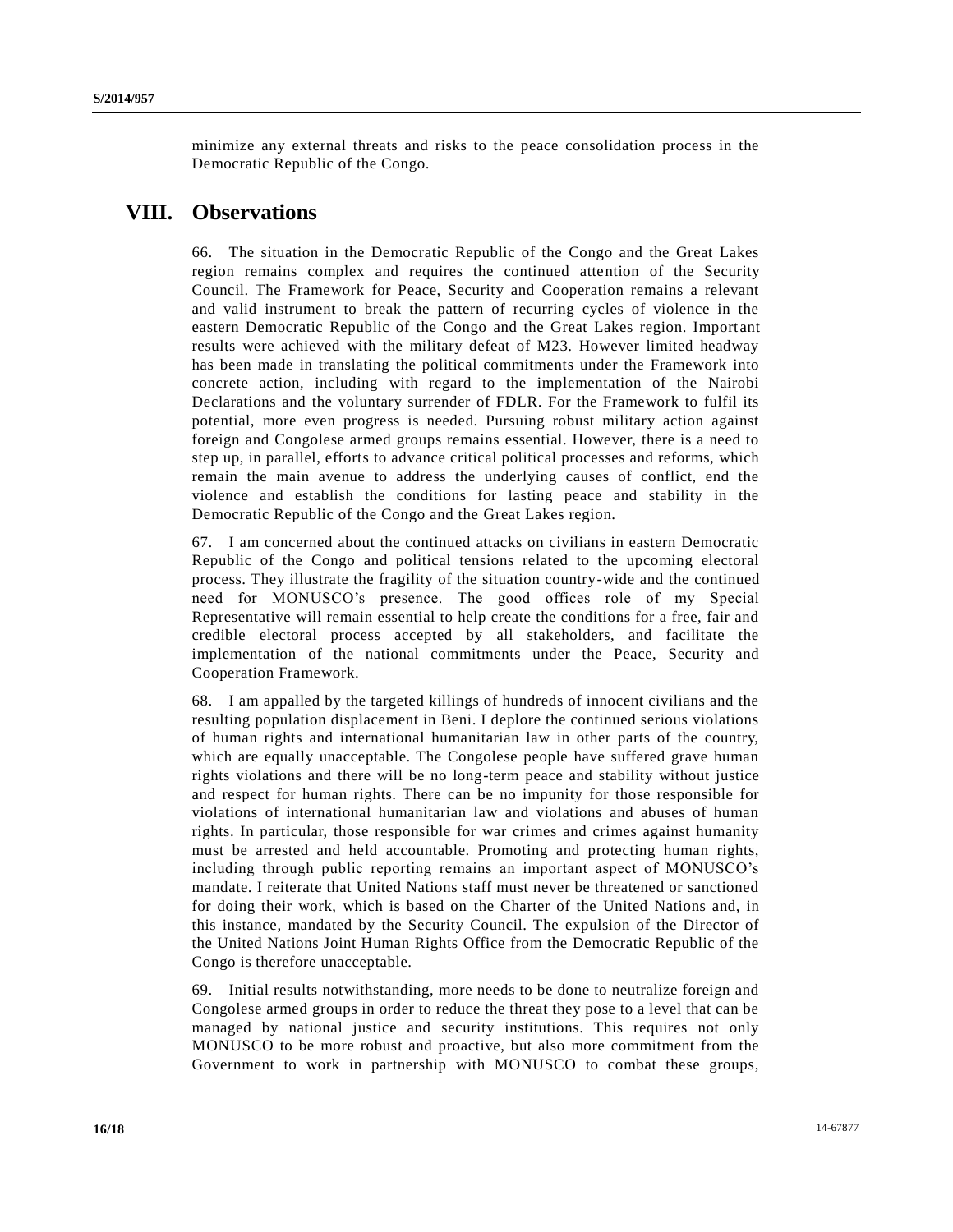restore State authority and find durable solutions for former fighters. The swift neutralization of FDLR and ADF are essential for longer-term peace and stability. I call on all stakeholders to ensure that the deadline of 2 January 2015 for the FDLR to complete their voluntary disarmament remains binding and non-negotiable. MONUSCO is determined to take action in accordance with its mandate in the event that this deadline is not met.

70. The establishment of the Force Intervention Brigade within MONUSCO has proven to be a valuable tool in support of the broader objectives of the Framework. Its deployment should be extended. However, urgent measures are needed to re-energize the Brigade and, at the same time, ensure a more active contribution from the framework brigades both with regard to operations to neutralize armed groups and to protect civilians. Transformation of the MONUSCO Force alone will not result in the changes necessary to more effectively implement the Mission's mandate. It must involve a change in the behaviour of certain troop-contributing countries. All contingents must be ready and willing to use armed force against those who pose a threat to the civilian population, and to do so proactively. As outlined in paragraphs 41 and 54 above, based on the measures to increase effectiveness and the improving security situation in certain parts of the country, it is recommended that MONUSCO's authorized strength be reduced by 2,000 troops. A further reduction beyond the recommended figure under the current circumstances would affect the ability of MONUSCO to implement its mandate.

71. Given the numerous political and security challenges that still remain, MONUSCO's strategic priorities, outlined in resolution 2147 (2014) remain relevant. MONUSCO should focus on these priorities and continue to calibrate its activities, while intensifying dialogue with both the United Nations country team and the Government to prepare with them the transfer of specific tasks from the Mission.

72. Addressing the regional dimension of the conflict in the eastern Democratic Republic of the Congo remains essential. Efforts must be stepped up to address bilateral sources of tension, cross-border economic relations and the return of refugees so that we can move away from crisis management and truly resolve the two-decade-old conflict in the Democratic Republic of the Congo.

73. MONUSCO will not stay in the Democratic Republic of the Congo forever. Its exit should be gradual and progressive to preserve the gains and investments made so far and avoid a major relapse into instability or conflict. A reduction of the threat posed by Congolese and foreign armed groups to civilians, the establishment of stronger and accountable State institutions and the strengthening of democratic practices to reduce the risk of instability should remain the key criteria guiding MONUSCO's gradual drawdown. Progress in security sector reform and the building of professional and accountable institutions, a credible electoral process and the subsequent peaceful transition of power will be key elements accelerating MONUSCO's eventual departure. As outlined in section VII of the present report, I call on the Government to enter into a strategic-level dialogue with MONUSCO to jointly develop a road map and exit strategy based on mutual targets to which both parties agree to contribute. This dialogue should be viewed as an opportunity to redefine the partnership between the United Nations and the Government and improve cooperation, which would greatly facilitate the transfer of responsibilities from MONUSCO to the Government and the Mission's exit.